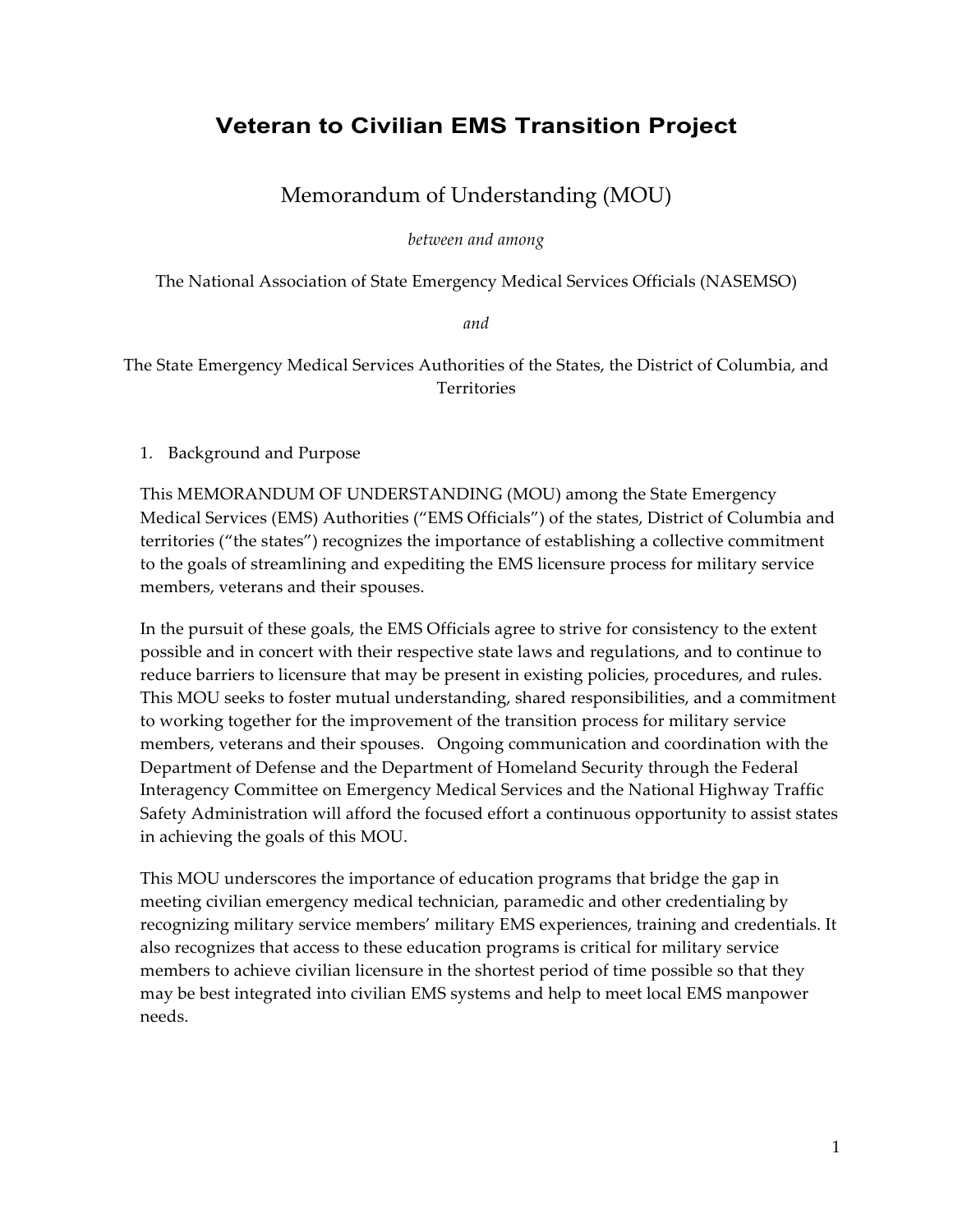### 2. Effect, Date, Term and Scope

This MOU is hereby made and entered into by the EMS Officials, as empowered by their states, who have signed at the end of this document.

This MOU will become effective upon signing by any EMS Officials and will commence immediately among those states.

This MOU is intended to streamline and improve the state EMS licensure processes for military service members, veterans and their spouses.

### **3. Mutual Responsibilities**

Signers of this MOU will:

- Work cooperatively to ensure appropriate, efficient communication in support of the goals of this MOU;
- Regularly share information about successes and barriers to success with the intent to improve processes and ensure licensing of veterans, military service members, and their spouses in state EMS systems;
- Collect measures of impact from streamlining licensure processes for military service members, veterans, and their spouses and share them among signers of this MOU and federal and military leadership; and will
- Work jointly to facilitate availability of bridge programs required for licensure.

#### **4. State EMS Officials' Responsibilities**

#### **State EMS Officials who have signed this MOU will:**

- Share the goals of this MOU with staff and identify needs for additional information, education and sources of expertise in military related education, training, experiences and document interpretation (e.g., DD 214, websites for military service training information, etc.);
- Identify the barriers to streamlining licensure and improve licensure processes for military service members, veterans, and their spouses;
- Integrate improvements into policy, procedure and rules for the state striving for consistency among the states;
- Work closely with training and education institutions with nationally accredited EMS programs to encourage "bridge" programs that recognize education, training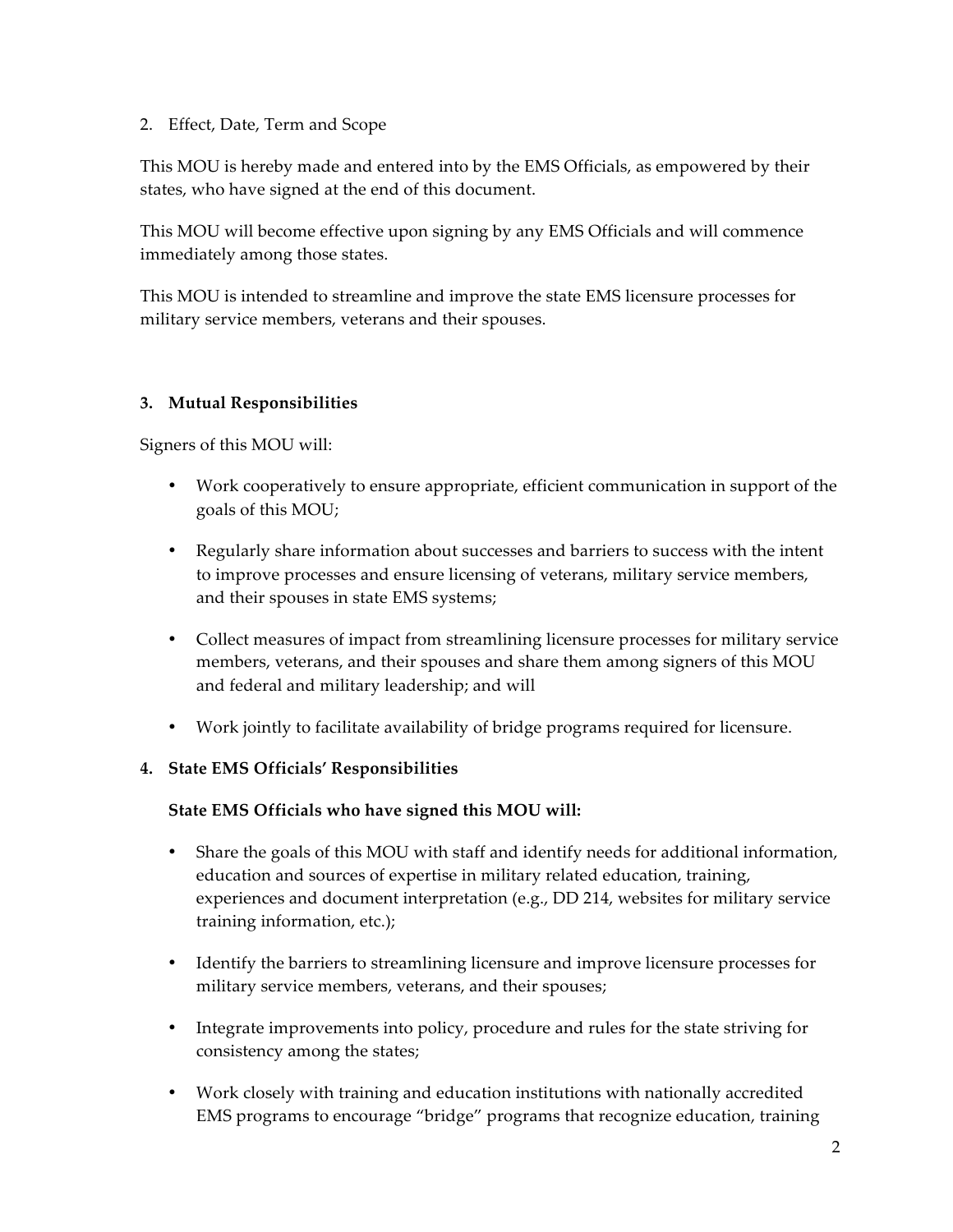and experience of a military service member, veteran and spouse and provide opportunities for those requirements to be met in a condensed time and through methods that include technology for improved access; and will

• Share successful strategies and changes in streamlining the transition of military service members, veterans and credentialing recognition of spouses with other states through regional and national meetings, messaging among states and with NASEMSO and other communication methods available to the state.

#### **5. National Association of State EMS Officials (NASEMSO) Responsibilities**

#### **The National Association of State EMS Officials will:**

- Share information resulting from the Veteran to Civilian EMS Transition Project among EMS Officials in the states;
- Provide data collection guidelines and information to states to assist them in performance measurement, process improvement and understanding military service members' needs regarding licensure;
- Maintain a website with state and territory links as a resource for military service members, veterans and their spouses and as a resource for each state to learn from each other;
- Encourage the increased availability of 'bridge' programs in each state by providing them with information gathered from existing bridge programs;
- Provide opportunities through NASEMSO's website, spring and fall meetings and access to subject matter experts; and will
- Encourage the participation of state EMS Officials in this MOU.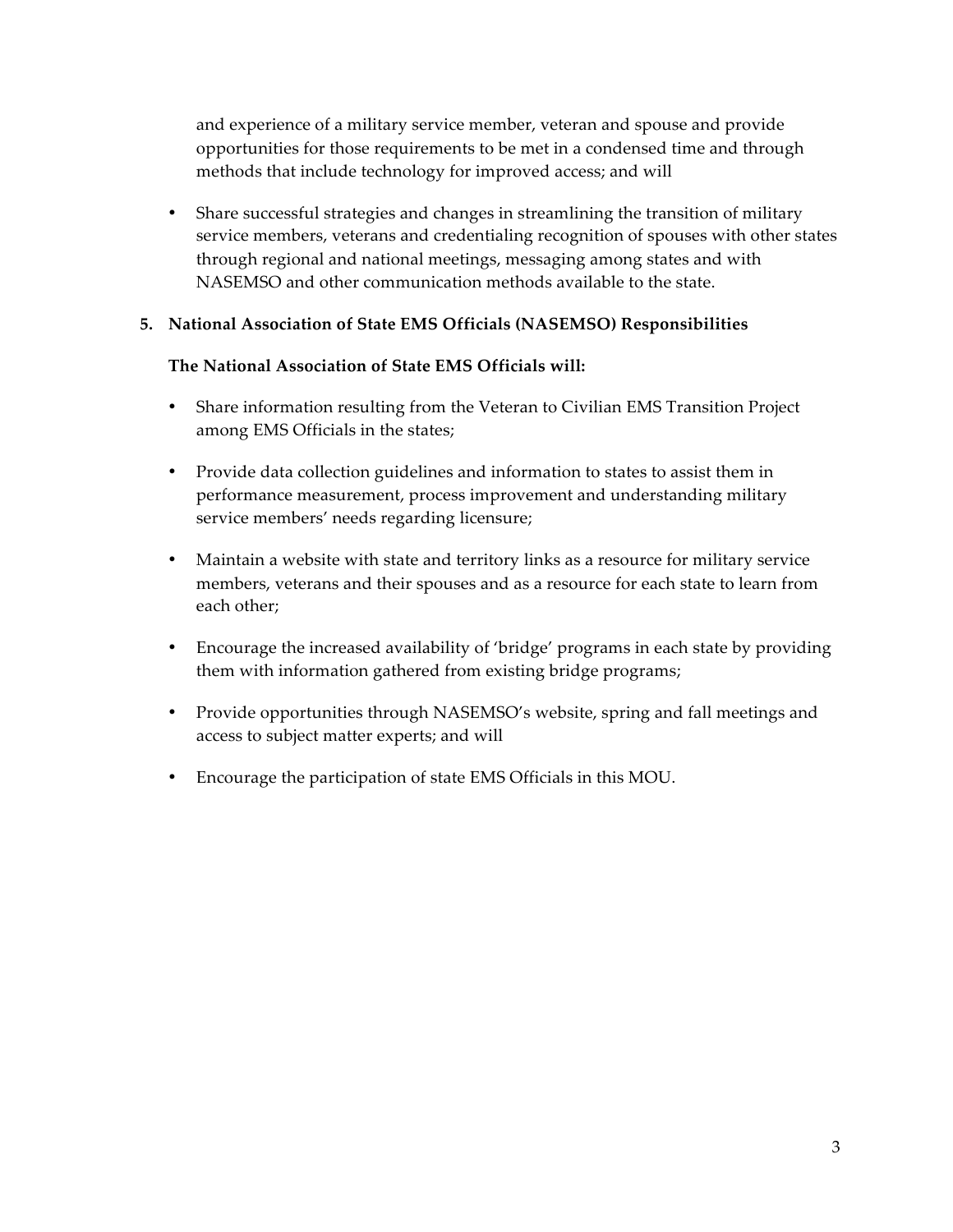## **FOR THE NATIONAL ASSOCIATION OF STATE EMS OFFICIALS:**

| President |                                                          |  |
|-----------|----------------------------------------------------------|--|
|           |                                                          |  |
|           | FOR EACH STATE, the DISTRICT OF COLUMBIA, AND TERRITORY: |  |
|           | Official for ________(State/Territory)                   |  |
|           |                                                          |  |
|           | Official for _________(State/Territory)                  |  |
|           |                                                          |  |
|           | Official for _________(State/Territory)                  |  |
|           |                                                          |  |
|           | Official for _________(State/Territory)                  |  |
|           | Signed, this $\frac{1}{201}$ day of $\frac{1}{201}$ 201  |  |
|           | Official for _________(State/Territory)                  |  |
|           |                                                          |  |
|           | Official for (State/Territory)                           |  |
|           |                                                          |  |
|           | Official for _________(State/Territory)                  |  |
|           |                                                          |  |
|           | Official for _________(State/Territory)                  |  |
|           |                                                          |  |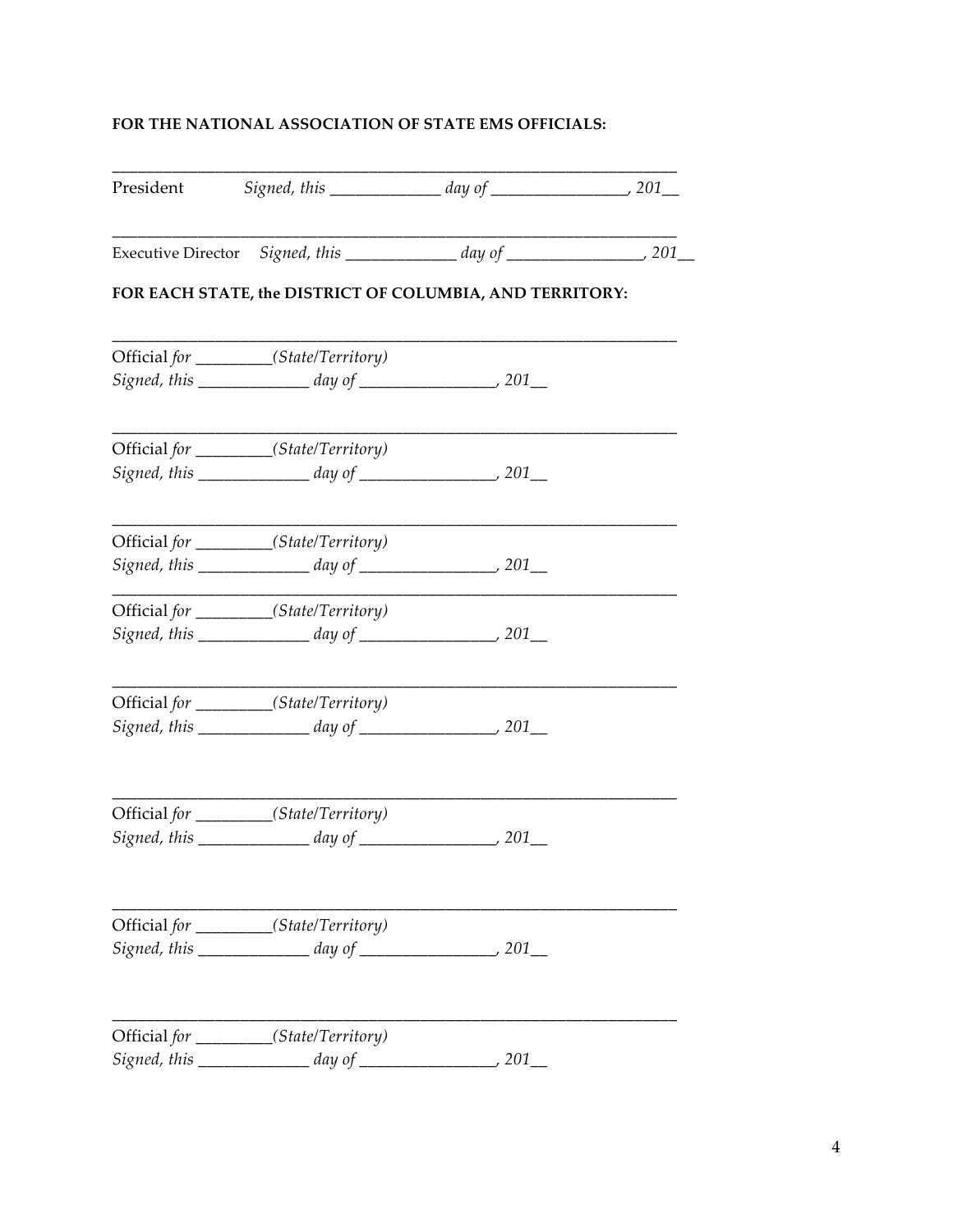| Official for __________(State/Territory)                |  |
|---------------------------------------------------------|--|
|                                                         |  |
|                                                         |  |
| Official for _________(State/Territory)                 |  |
|                                                         |  |
|                                                         |  |
| Official for _________(State/Territory)                 |  |
|                                                         |  |
| Official for ________(State/Territory)                  |  |
|                                                         |  |
|                                                         |  |
| Official for _________(State/Territory)                 |  |
|                                                         |  |
| Official for _________(State/Territory)                 |  |
|                                                         |  |
| Official for ________(State/Territory)                  |  |
| Signed, this $\frac{1}{201}$ day of $\frac{1}{201}$ 201 |  |
|                                                         |  |
| Official for _________(State/Territory)                 |  |
|                                                         |  |
| Official for _________(State/Territory)                 |  |
| Signed, this $\_\_\_\_$ day of $\_\_\_\_\_\_$ 201_      |  |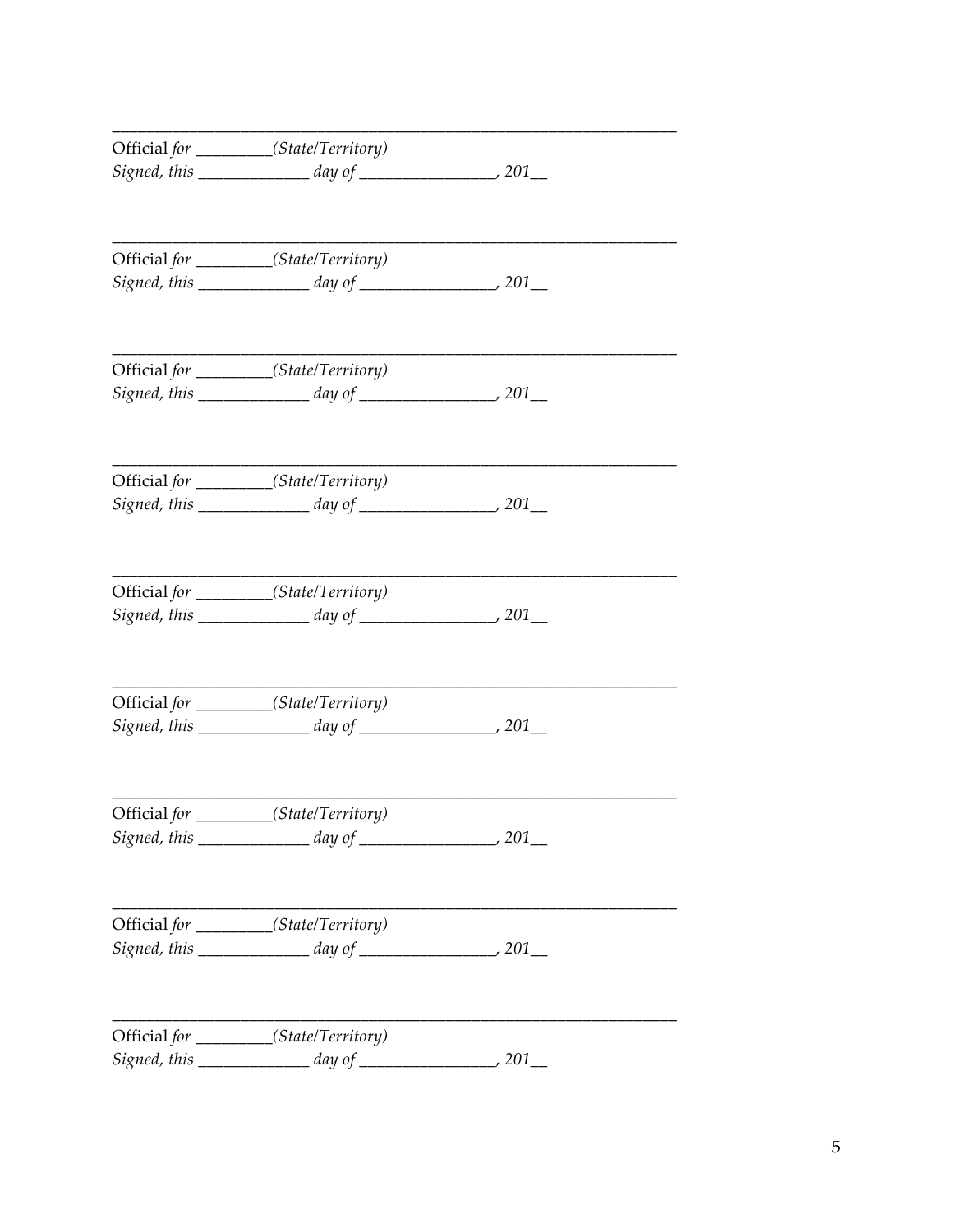| Official for __________(State/Territory) |  |
|------------------------------------------|--|
|                                          |  |
|                                          |  |
| Official for _________(State/Territory)  |  |
|                                          |  |
|                                          |  |
| Official for _________(State/Territory)  |  |
|                                          |  |
| Official for ________(State/Territory)   |  |
|                                          |  |
| Official for _________(State/Territory)  |  |
|                                          |  |
|                                          |  |
| Official for _________(State/Territory)  |  |
|                                          |  |
| Official for ________(State/Territory)   |  |
|                                          |  |
| Official for _________(State/Territory)  |  |
|                                          |  |
|                                          |  |
| Official for _________(State/Territory)  |  |
|                                          |  |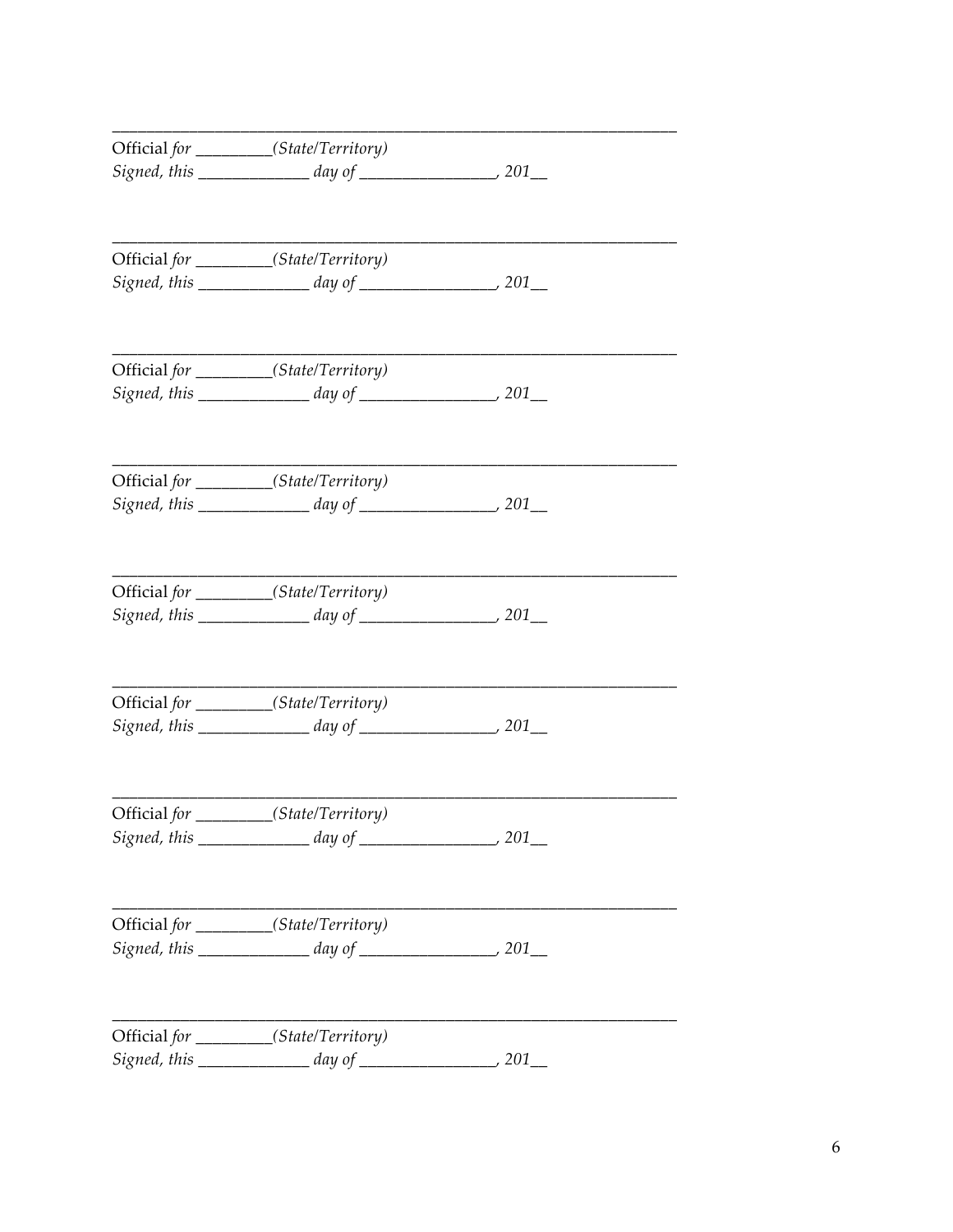| Official for __________(State/Territory)                |  |
|---------------------------------------------------------|--|
|                                                         |  |
|                                                         |  |
| Official for _________(State/Territory)                 |  |
|                                                         |  |
|                                                         |  |
| Official for _________(State/Territory)                 |  |
|                                                         |  |
| Official for ________(State/Territory)                  |  |
|                                                         |  |
|                                                         |  |
| Official for _________(State/Territory)                 |  |
|                                                         |  |
| Official for _________(State/Territory)                 |  |
|                                                         |  |
| Official for _________(State/Territory)                 |  |
| Signed, this $\frac{1}{201}$ day of $\frac{1}{201}$ 201 |  |
|                                                         |  |
| Official for ________(State/Territory)                  |  |
|                                                         |  |
| Official for _________(State/Territory)                 |  |
| Signed, this $\_\_\_\_$ day of $\_\_\_\_\_\_$ 201_      |  |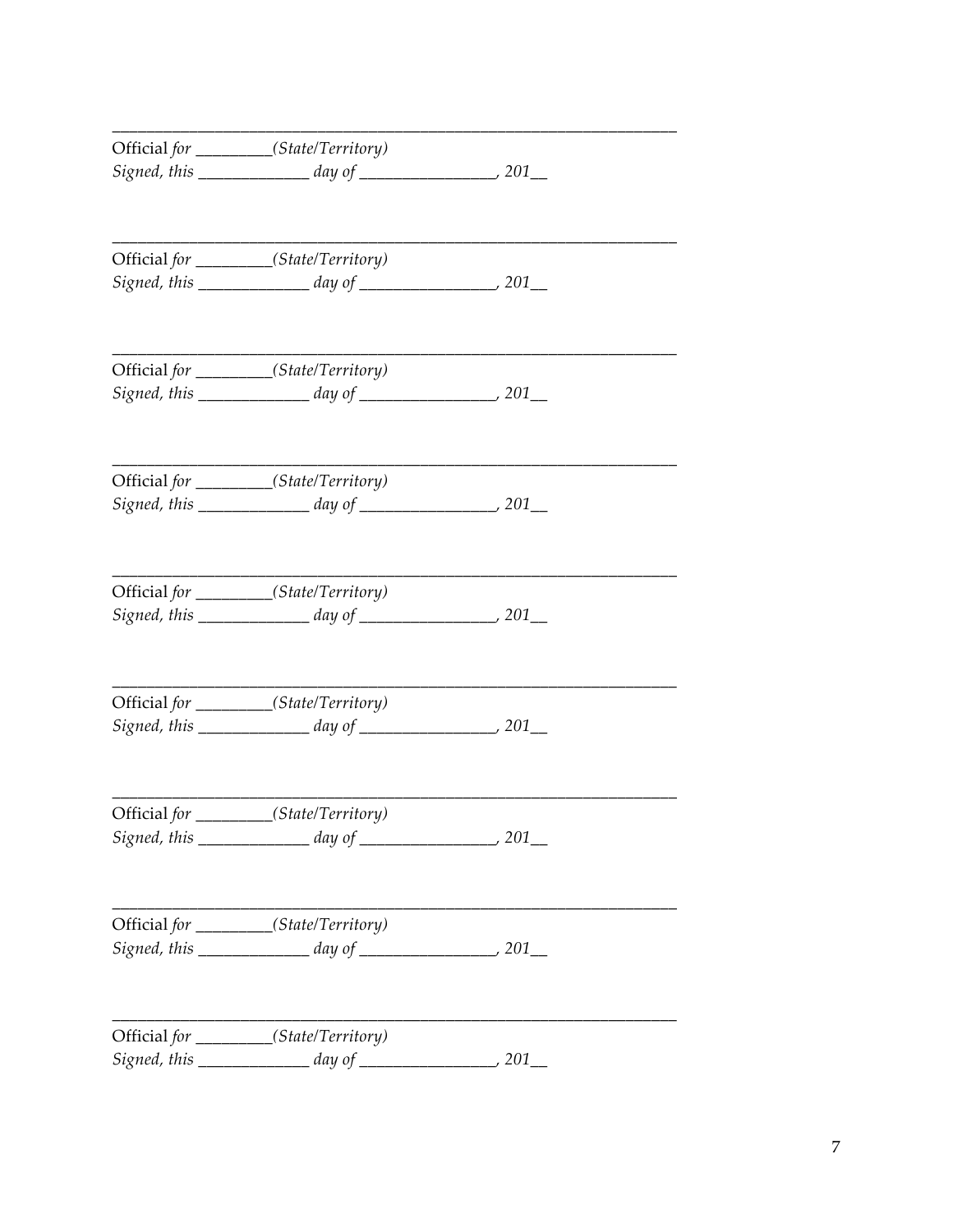| Official for _________(State/Territory)             |  |
|-----------------------------------------------------|--|
|                                                     |  |
|                                                     |  |
|                                                     |  |
| Official for _________(State/Territory)             |  |
|                                                     |  |
| Official for _________(State/Territory)             |  |
|                                                     |  |
| Official for _________(State/Territory)             |  |
|                                                     |  |
|                                                     |  |
| Official for _________(State/Territory)             |  |
| Signed, this $\frac{1}{2}$ day of $\frac{1}{2}$ 201 |  |
| Official for _________(State/Territory)             |  |
|                                                     |  |
|                                                     |  |
| Official for _________(State/Territory)             |  |
|                                                     |  |
| Official for _________(State/Territory)             |  |
|                                                     |  |
|                                                     |  |
| Official for _________(State/Territory)             |  |
|                                                     |  |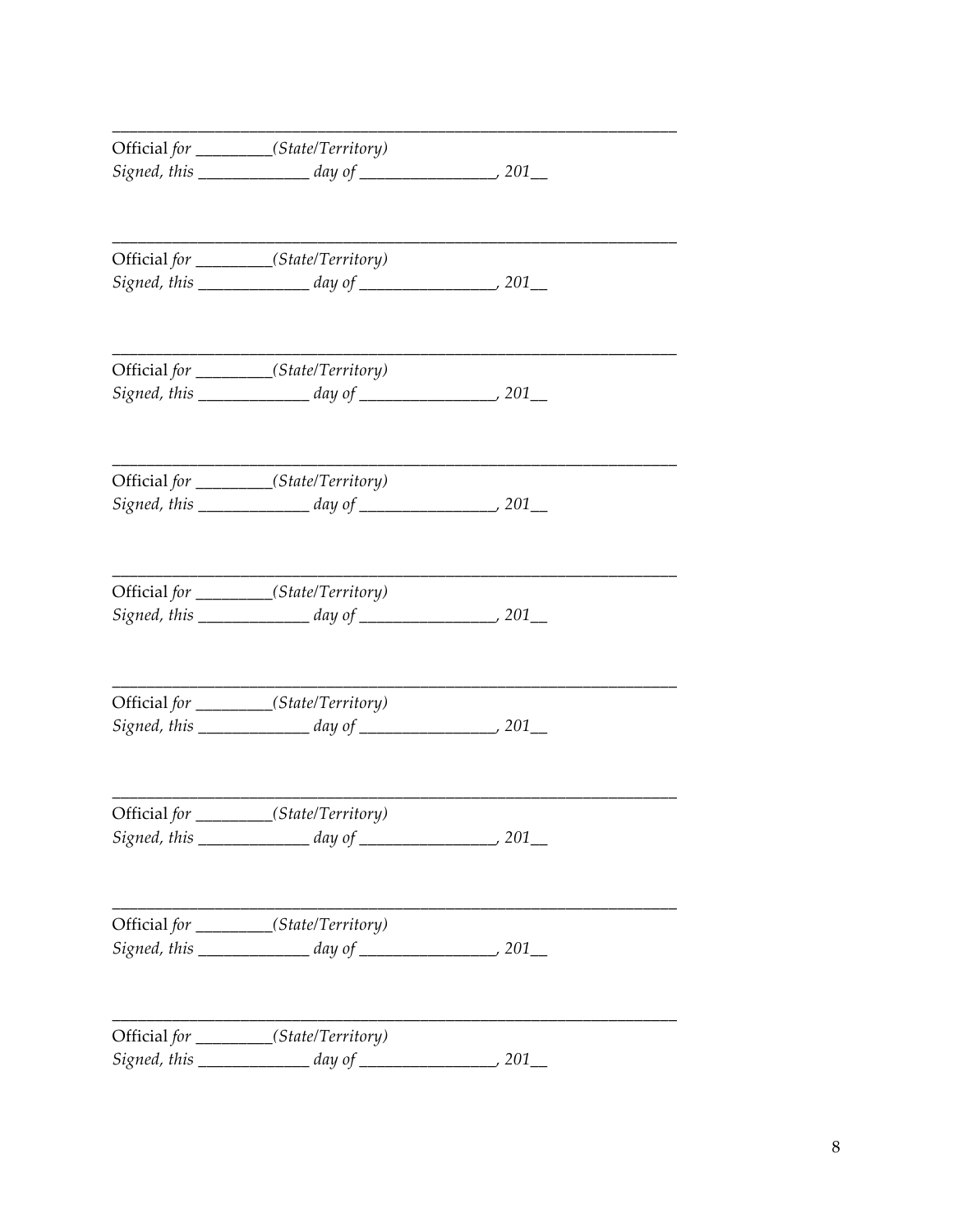| Official for _________(State/Territory)                 |  |
|---------------------------------------------------------|--|
|                                                         |  |
|                                                         |  |
| Official for ________(State/Territory)                  |  |
|                                                         |  |
| Official for ________(State/Territory)                  |  |
| Official for _________(State/Territory)                 |  |
| Signed, this $\frac{1}{201}$ day of $\frac{1}{201}$ 201 |  |
| Official for ________(State/Territory)                  |  |
| Signed, this $\frac{1}{201}$ day of $\frac{1}{201}$ 201 |  |
| Official for _________(State/Territory)                 |  |
|                                                         |  |
| Official for ________(State/Territory)                  |  |
|                                                         |  |
| Official for __________(State/Territory)                |  |
|                                                         |  |
| Official for _________(State/Territory)                 |  |
|                                                         |  |
| Official for ________(State/Territory)                  |  |
|                                                         |  |
|                                                         |  |

Official for \_\_\_\_\_\_\_\_\_\_(State/Territory)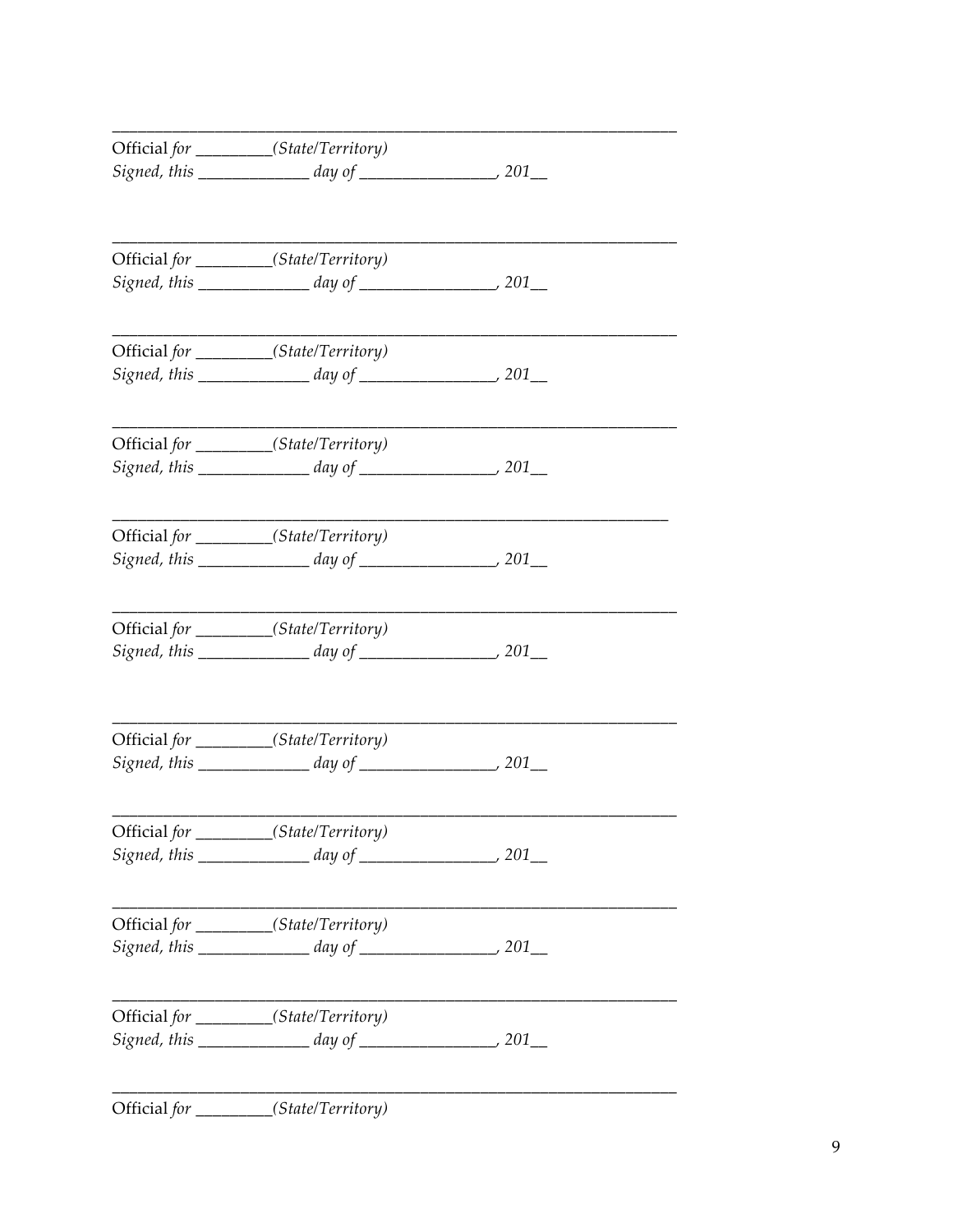| Official for _________(State/Territory)                    |  |
|------------------------------------------------------------|--|
|                                                            |  |
| Official for _________(State/Territory)                    |  |
|                                                            |  |
| Official for _________(State/Territory)                    |  |
|                                                            |  |
| Official for _________(State/Territory)                    |  |
| Signed, this $\_\_\_\_$ day of $\_\_\_\_\_$ 201 $\_\_\_\_$ |  |
| Official for _________(State/Territory)                    |  |
| Signed, this $\frac{1}{201}$ day of $\frac{1}{201}$ 201    |  |
| Official for _________(State/Territory)                    |  |
|                                                            |  |
| Official for ________(State/Territory)                     |  |
| Signed, this $\_\_\_\_$ day of $\_\_\_\_\_$ 201 $\_\_\_\_$ |  |
| Official for ________(State/Territory)                     |  |
|                                                            |  |
| Official for _________(State/Territory)                    |  |
|                                                            |  |
| Official for ________(State/Territory)                     |  |
|                                                            |  |
| Official for ________(State/Territory)                     |  |